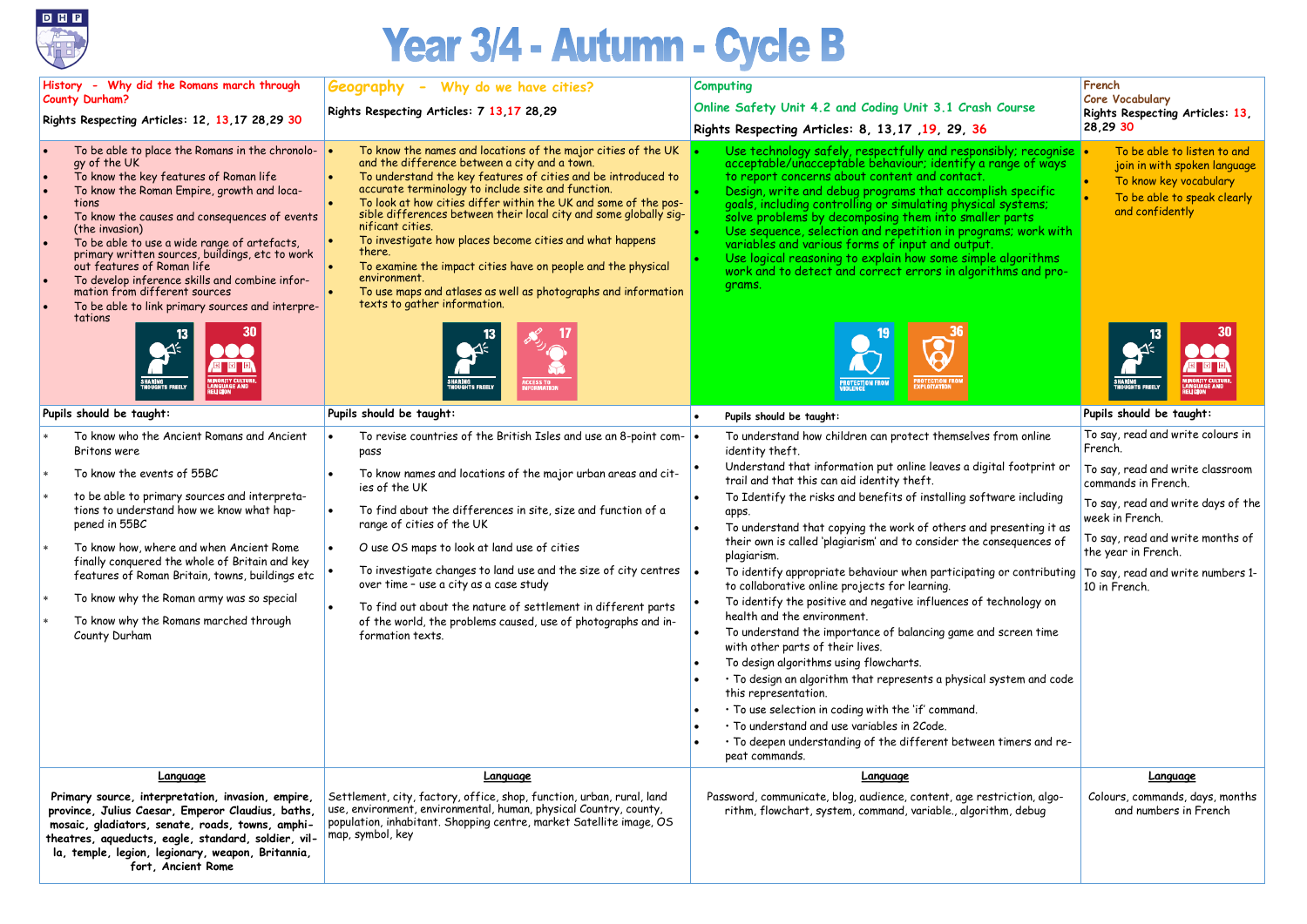

## Year 3/4 - Autumn - Cycle B

| Art & Design<br>Rights Respecting Articles: 3, 12, 13, 28, 29, 31                                                                                                                                                                                                                                                                                                                                                                                                                                                                                                                                                                                                                                                                                                                                                                                                                                                                                                                                                                                                                                                                                                                                                                                                                                                                                                                                                                                                                                                                                                                                                                                              | <b>Design Technology Electrical</b><br><b>Systems: Static Electricity Torches</b>                                                                                                                                                                                                                                                                                                                                                                                                                                                                                                                                                                                                                                                                                                                                                                                                                                                                                                                                                                                                                                                                                                                                                                                                                                                                                                                                                                                                                                                                                                                                                                                                                                                                          | <b>Music</b><br>Rights Respecting Articles: 12, 13,17 28,29, 31                                                                                                                                                                                                                                                                                                                                                                                                                                                                                                                                                                                                                                                                                                                                                                                                                                                                                                                                                                                                                                                                                                                                                                                                                                                                                                                                                                                                                                                                                          |
|----------------------------------------------------------------------------------------------------------------------------------------------------------------------------------------------------------------------------------------------------------------------------------------------------------------------------------------------------------------------------------------------------------------------------------------------------------------------------------------------------------------------------------------------------------------------------------------------------------------------------------------------------------------------------------------------------------------------------------------------------------------------------------------------------------------------------------------------------------------------------------------------------------------------------------------------------------------------------------------------------------------------------------------------------------------------------------------------------------------------------------------------------------------------------------------------------------------------------------------------------------------------------------------------------------------------------------------------------------------------------------------------------------------------------------------------------------------------------------------------------------------------------------------------------------------------------------------------------------------------------------------------------------------|------------------------------------------------------------------------------------------------------------------------------------------------------------------------------------------------------------------------------------------------------------------------------------------------------------------------------------------------------------------------------------------------------------------------------------------------------------------------------------------------------------------------------------------------------------------------------------------------------------------------------------------------------------------------------------------------------------------------------------------------------------------------------------------------------------------------------------------------------------------------------------------------------------------------------------------------------------------------------------------------------------------------------------------------------------------------------------------------------------------------------------------------------------------------------------------------------------------------------------------------------------------------------------------------------------------------------------------------------------------------------------------------------------------------------------------------------------------------------------------------------------------------------------------------------------------------------------------------------------------------------------------------------------------------------------------------------------------------------------------------------------|----------------------------------------------------------------------------------------------------------------------------------------------------------------------------------------------------------------------------------------------------------------------------------------------------------------------------------------------------------------------------------------------------------------------------------------------------------------------------------------------------------------------------------------------------------------------------------------------------------------------------------------------------------------------------------------------------------------------------------------------------------------------------------------------------------------------------------------------------------------------------------------------------------------------------------------------------------------------------------------------------------------------------------------------------------------------------------------------------------------------------------------------------------------------------------------------------------------------------------------------------------------------------------------------------------------------------------------------------------------------------------------------------------------------------------------------------------------------------------------------------------------------------------------------------------|
|                                                                                                                                                                                                                                                                                                                                                                                                                                                                                                                                                                                                                                                                                                                                                                                                                                                                                                                                                                                                                                                                                                                                                                                                                                                                                                                                                                                                                                                                                                                                                                                                                                                                | Rights Respecting Articles: 12, 13, 17, 28, 29, 31                                                                                                                                                                                                                                                                                                                                                                                                                                                                                                                                                                                                                                                                                                                                                                                                                                                                                                                                                                                                                                                                                                                                                                                                                                                                                                                                                                                                                                                                                                                                                                                                                                                                                                         |                                                                                                                                                                                                                                                                                                                                                                                                                                                                                                                                                                                                                                                                                                                                                                                                                                                                                                                                                                                                                                                                                                                                                                                                                                                                                                                                                                                                                                                                                                                                                          |
| To develop their techniques, including their control and their use of materials, with creativity,<br>experimentation and an increasing awareness of different kinds of art, craft and design<br>To improve their mastery of Art and design techniques, including drawing, painting and sculpture<br>$\bullet$<br>with a range of materials [for example, pencil, charcoal, paint, clay]<br>Learn about the work of a range of artists, craft makers and designers, describing the differ-<br>ences and similarities between different practices and disciplines, and making links to their own<br>work<br>Know about great artists, craft makers and designers, and understand the historical and cultur-<br>al development of their art form<br>Produce creative work, exploring their ideas and recording their experiences<br>Evaluate and analyse creative works using the language of art, craft and design<br>62<br>SHARING<br>THOUGHTS FREELY<br><b>UMS OF<br/>IDUCATION</b>                                                                                                                                                                                                                                                                                                                                                                                                                                                                                                                                                                                                                                                                            | Investigate and analyse a range of existing products<br>Understand and use electrical systems in their products [for example, se-<br>ries circuits incorporating switches, bulbs, buzzers and motors]<br>Use research and develop design criteria to inform the design of innovative,<br>functional, appealing products that are fit for purpose, aimed at particular<br>individuals or groups<br>Generate, develop, model and communicate their ideas through discussion,<br>annotated sketches, cross-sectional and exploded diagrams, prototypes,<br>pattern pieces and computer-aided design<br>Evaluate their ideas and products against their own design criteria and con-<br>sider the views of others to improve their work<br>Select from and use a wider range of tools and equipment to perform practi-<br>cal tasks [for example, cutting, shaping, joining and finishing], accurately<br>Select from and use a wider range of materials and components, including<br>construction materials, textiles and ingredients, according to their function-<br>al properties and aesthetic qualities<br>Investigate and analyse a range of existing products<br>Understand electrical systems in products<br>Understand how key events and individuals in design and technology have<br>helped shape the world                                                                                                                                                                                                                                                                                                                                                                                                                                        | play and perform in solo and ensemble contexts, using their voices and playing<br>musical instruments with increasing accuracy, fluency, control and expression<br>improvise and compose music for a range of purposes using the interrelated di-<br>mensions of music<br>listen with attention to detail and recall sounds with increasing aural memory<br>use and understand staff and other musical notations<br>appreciate and understand a wide range of high-quality live and recorded music<br>drawn from different traditions and from great composers and musician<br>develop an understanding of the history of music<br>$\mathbf{z}_\infty$<br><b>REST, PLAY,<br/>CULTURE, ARTS</b><br>.<br>SHARING<br>THOUGHTS FREELY                                                                                                                                                                                                                                                                                                                                                                                                                                                                                                                                                                                                                                                                                                                                                                                                                        |
| Pupils should be taught:                                                                                                                                                                                                                                                                                                                                                                                                                                                                                                                                                                                                                                                                                                                                                                                                                                                                                                                                                                                                                                                                                                                                                                                                                                                                                                                                                                                                                                                                                                                                                                                                                                       | Pupils should be taught:                                                                                                                                                                                                                                                                                                                                                                                                                                                                                                                                                                                                                                                                                                                                                                                                                                                                                                                                                                                                                                                                                                                                                                                                                                                                                                                                                                                                                                                                                                                                                                                                                                                                                                                                   | Pupils should be taught:                                                                                                                                                                                                                                                                                                                                                                                                                                                                                                                                                                                                                                                                                                                                                                                                                                                                                                                                                                                                                                                                                                                                                                                                                                                                                                                                                                                                                                                                                                                                 |
| Printing<br>To make a printing block using playdough<br>To press an object into the block to create texture and pattern<br>To create patterns using a stamp<br>To make my own stamp using geometric and mathematical shapes and use my stamp to<br>create prints<br>To make my prints unique through my use of colour and pattern<br>When printing to use: repeating patterns, symmetrical patterns, a simple symmetrical<br>figure<br>To observe and discuss: Flip and 3D lenticular artwork by Luz Perez Ojeda<br>To understand that lenticular printing gives an optical illusion and that this illusion is<br>created using two images<br>To create an image using the principles of lenticular printing<br>Collage<br>To observe, discuss and interpret the meaning and stories in the painting 'Children's<br>Games' by Pieter Brueghel<br>To focus on different parts of a painting<br>To know that artists tell stories in their artwork and that art can be about feelings<br>To understand and describe the story behind a painting<br>To focus on different parts of a picture, interpreting the meaning and stories behind<br>them<br>To create a collage of contrasting images<br>To recognise the work of, and create a collage in the style of Arcimboldo<br>Careers<br>To understand the role of a curator and to create an exhibit<br>To know that the role of a curator is to set up and manage collections of works of arts<br>within museums and gallery spaces<br>To work in a group to select and choose objects and create a collection or exhibition<br>of them<br>To connect this to a career in the creative and cultural industries | <b>Static Electricity</b><br>To understand static electricity<br>To describe what static electricity is and how it moves objects through attraction or<br>repulsion<br>To design a game aimed at a target audience<br>To identify a design criteria and a target audience<br>To know that charges can pass between objects, creating static electricity and making<br>objects move<br>To design a game that works using static electricity and make and test game designs<br>To make and test game designs<br>To refer to my original design to make my static electricity game<br>To use a range of materials and equipment safely to make my game<br>To know my game must meet my design criteria and be suitable for my target audience<br>To evaluate my game<br>$\leq 17$<br>To test the success of my product against my design criteria<br>To evaluate my game<br><u>Torches</u><br>To learn about electrical items and how they work<br><b>CCESS TO</b><br>NFORMATION<br>To identify electrical products<br>To know what electrical conductors and insulators are<br>To know that a battery contains stored electricity and can be used to power products<br>To evaluate electrical products<br>To identify the features of a torch and understand how a torch works<br>To say what is good and bad about different torches<br>To understand what's important in torch design and design a torch<br>To design a torch<br>To design a torch which satisfies both the design and success criteria<br>To make and evaluate a working torch<br>28<br>To use appropriate equipment to cut and attach materials<br>To assemble a torch according to my design criteria<br>a<br>To test my torch to evaluate its success<br><b>ACCESS TO</b><br>EDUCATION | Style of Main Song: RnB<br>Song: Let Your Spirit Fly<br>Unit Theme: RnB and other styles<br><b>Listen and Appraise</b><br>To know five songs from memory and the style, who sang them or wrote<br>them.<br>To choose one song and be able to talk about:<br>Its lyrics: what the song is about<br>Any musical dimensions featured in the song, and where they are used<br>(texture, dynamics, tempo, rhythm and pitch)<br>Identify the main sections of the song (introduction, verse, chorus etc.)<br>Name some of the instruments they heard in the song<br><b>Singing</b><br><b>Compose</b><br>To know and be able to talk about:<br>To know and be able to talk about:<br>Singing in a group can be called a<br>The names of the instruments used in class<br>choir<br>A composition: music that is created by you and<br>Leader or conductor: A person who<br>kept in some way.<br>the choir or group follow<br>Different ways of recording compositions (letter<br>To know why you must warm up<br>names, symbols, audio etc.)<br>your voice<br>Perform & Share<br>To know and be able to talk about:<br>How pulse, rhythm and pitch work together and distinguish between these<br>Musical leadership: creating musical ideas for others to copy or respond to<br>Performing being sharing with an audience, to one person, the class or more<br>people.<br>It needs to be planned and sung/played with confidence<br>It is about communicating feelings, thoughts and ideas about the song/music<br>Glock 1<br>Play, perform and share as above. |
| <u>Language</u><br>Print, texture, pattern, tessellation, repeating patterns, symmetrical patterns, symmetrical figure,<br>stamp, geometric shape, mathematical shape,<br>lenticular printing, optical illusion, horizontal, vertical, perpendicular, parallel, OP-Art,<br>Photo, collage, action shot, interpretation, composition, contrast<br>Museum, gallery, exhibition, display, cultural, curator                                                                                                                                                                                                                                                                                                                                                                                                                                                                                                                                                                                                                                                                                                                                                                                                                                                                                                                                                                                                                                                                                                                                                                                                                                                       | <b>Language</b><br>Attract, component, constructive-criticism, design criteria, electrostatic,<br>evaluation, feedback, motion, repel, target audience, test<br>Battery, buzzer, bulb, cell, component, conductor, copper, design, criteria,<br>electrical item, electricity, electronic item, function, insulator, series cir-<br>cuit, switch, test, torch, wire                                                                                                                                                                                                                                                                                                                                                                                                                                                                                                                                                                                                                                                                                                                                                                                                                                                                                                                                                                                                                                                                                                                                                                                                                                                                                                                                                                                         | <u>Language</u><br>Structure, introduction, verse, chorus, improvise, compose, pulse, rhythm, pitch,<br>tempo, dynamics, bass, drums, guitar, keyboard, synthesizer, hook, melody, tex-                                                                                                                                                                                                                                                                                                                                                                                                                                                                                                                                                                                                                                                                                                                                                                                                                                                                                                                                                                                                                                                                                                                                                                                                                                                                                                                                                                  |

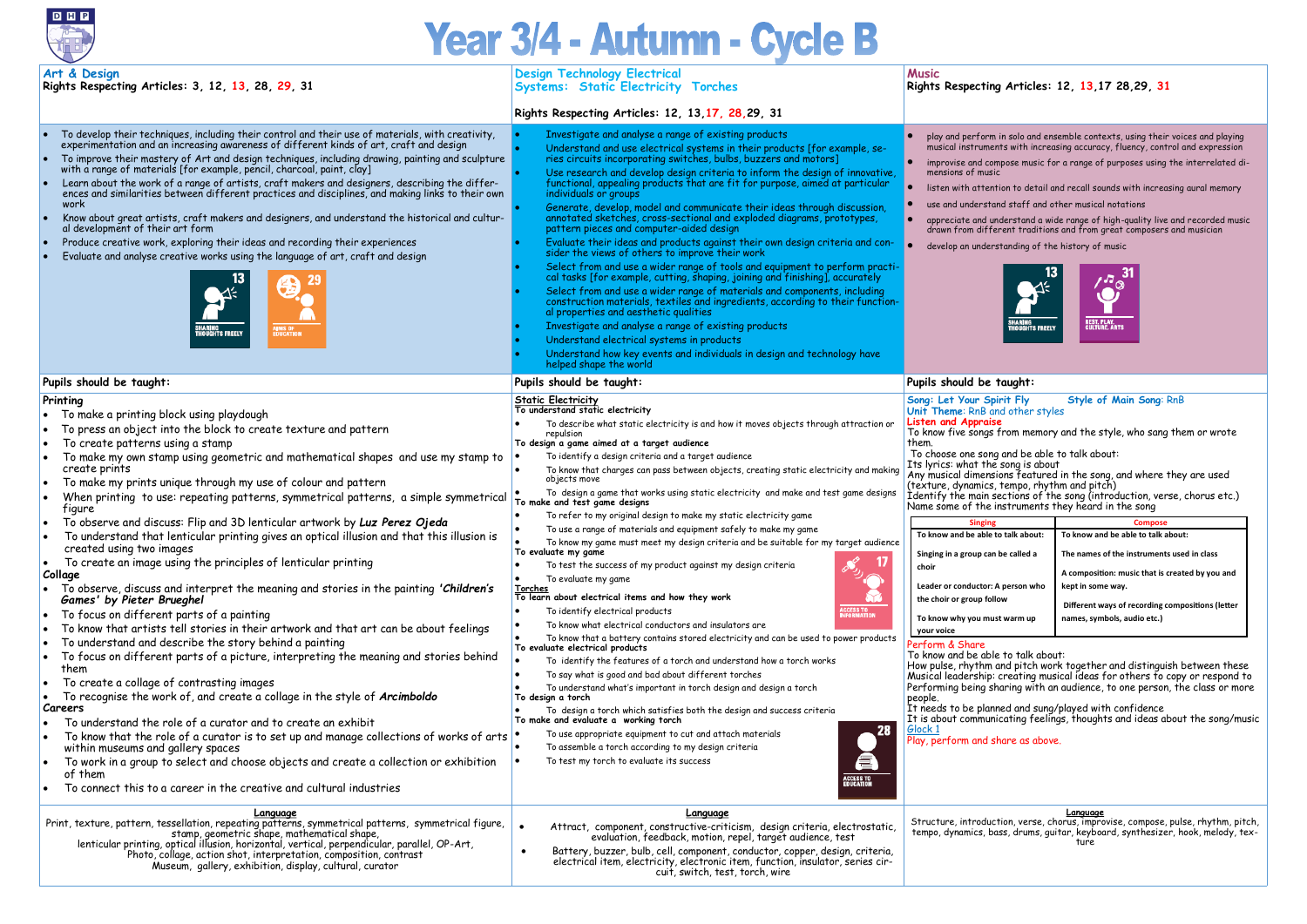

## Year 3/4 - Spring - Cycle B

| History-Life in Roman Britain<br><b>Computing</b><br>Geography<br><b>Europe</b><br>$\overline{\phantom{a}}$                                                                                                                                                                                                                                                                                                                                                                                                                                     |                                                                                                                                                                                                                                                                                                                                                                                                                                                                                                                                                                                                                        | <b>French: Animals</b>                                                                                                                                                                                                                                                                                                                                                                                                                                                                                                                                                                                                                                                                                                     |                                                                                                                                                                                                                                                                                                                 |
|-------------------------------------------------------------------------------------------------------------------------------------------------------------------------------------------------------------------------------------------------------------------------------------------------------------------------------------------------------------------------------------------------------------------------------------------------------------------------------------------------------------------------------------------------|------------------------------------------------------------------------------------------------------------------------------------------------------------------------------------------------------------------------------------------------------------------------------------------------------------------------------------------------------------------------------------------------------------------------------------------------------------------------------------------------------------------------------------------------------------------------------------------------------------------------|----------------------------------------------------------------------------------------------------------------------------------------------------------------------------------------------------------------------------------------------------------------------------------------------------------------------------------------------------------------------------------------------------------------------------------------------------------------------------------------------------------------------------------------------------------------------------------------------------------------------------------------------------------------------------------------------------------------------------|-----------------------------------------------------------------------------------------------------------------------------------------------------------------------------------------------------------------------------------------------------------------------------------------------------------------|
| Rights Respecting Articles: 1, 13,17 27, 31                                                                                                                                                                                                                                                                                                                                                                                                                                                                                                     | Rights Respecting Articles: 7, 13, 17, 27, 29                                                                                                                                                                                                                                                                                                                                                                                                                                                                                                                                                                          | Spreadsheets Unit 4.3 and Writing for dif-<br>ferent audiences Unit 4.4                                                                                                                                                                                                                                                                                                                                                                                                                                                                                                                                                                                                                                                    | <b>Rights Respecting Articles:</b>                                                                                                                                                                                                                                                                              |
|                                                                                                                                                                                                                                                                                                                                                                                                                                                                                                                                                 |                                                                                                                                                                                                                                                                                                                                                                                                                                                                                                                                                                                                                        | Rights Respecting Articles: 12, 13, 17 28, 29 36                                                                                                                                                                                                                                                                                                                                                                                                                                                                                                                                                                                                                                                                           | 7, 12, 13, 28, 29 30                                                                                                                                                                                                                                                                                            |
| To begin understand the Roman timeline of Britain<br>To develop the skills of locating and explaining similari-<br>ty and difference<br>To develop the use of primary sources- observation,<br>inference and clustering<br>To develop an understanding of interpretation and anal-<br>ysis of historical interpretations<br>To begin to understand about purpose and reason for a<br>particular view.<br>$\mathbf{\hat{C}}^{\circ}$<br>$\frac{\Omega}{\Omega}$<br><b>REST, PLAY,<br/>CULTURE, ARTS</b><br><b>FOOD, CLOTHING.</b><br>A SAFE HOME | Develops knowledge and understanding of the location and char-<br>acteristics of the significant human and physical features of Eu-<br>rope.<br>To look at the environmental regions of Europe and then physical<br>characteristics, rivers, mountains, as well as the key countries<br>and major cities of Europe.<br>Knowledge of the human Geography of Europe is introduced by<br>looking at capital city locations and human landmarks.<br>$\begin{array}{c}\n\mathbf{1} & \mathbf{27} \\ \hline\n\mathbf{1} & \mathbf{0}\n\end{array}$<br><b>FOOD, CLOTHING,<br/>A SAFE HOME</b><br><b>AIMS OF<br/>Education</b> | To use logical reasoning to explain how some simple algo-<br>rithms work and to detect and correct errors in algo-<br>rithms and programs<br>To select, use and combine a variety of software<br>(including internet services) on a range of digital devices<br>to design and create a range of programs, systems and<br>content that accomplish given goals, including collecting,<br>analysing, evaluating and presenting data and information<br>To use technology safely, respectfully and responsibly;<br>recognise acceptable/ unacceptable behaviour; identify a<br>range of ways to report concerns about content and con-<br>tact<br>SHAR <mark>i</mark> ng<br>Thoughts freely<br><b>\CCESS TO<br/>NFORMATIOI</b> | To be able to listen to<br>and join in with spoken<br>language<br>To know key vocabulary -<br>animals<br>To be able to speak<br>clearly and confidently<br>53<br>Á<br>AIMS OF<br>EDUCATION<br><b>ACCESS TO</b><br>EDUCATION                                                                                     |
| Pupils should be taught:                                                                                                                                                                                                                                                                                                                                                                                                                                                                                                                        | Pupils should be taught:                                                                                                                                                                                                                                                                                                                                                                                                                                                                                                                                                                                               | Pupils should be taught:                                                                                                                                                                                                                                                                                                                                                                                                                                                                                                                                                                                                                                                                                                   | Pupils should be taught:                                                                                                                                                                                                                                                                                        |
| To know when the Romans were in Britain and how we<br>know<br>To know daily life was like for ordinary in Roman Britain<br>To know what it was like in the home of a rich Roman<br>To know the key features of a Roman town<br>To know how Romans had fun<br>To know what Roman toilets were really like and how we<br>know.                                                                                                                                                                                                                    | To learn about different countries in Europe.<br>To be able to identify different rivers in Europe.<br>To be able to identify different mountain ranges in Europe.<br>To be able to identify physical features of Europe.<br>To be able to identify human features of Europe.<br>To be able to use an atlas to find Europe's capital cities.                                                                                                                                                                                                                                                                           | To be able to format cells as currency, percentage, decimal to<br>different decimal places or fraction.<br>To be able to use the formula wizard to calculate averages.<br>To be able to combine tools to make spreadsheet activities<br>such as timed times tables tests.<br>To be able to use a spreadsheet to model a real-life situation.<br>To be able to add a formula to a cell to automatically make a<br>calculation in that cell.<br>To understand how font size and style can affect the impact<br>of a text.<br>To be able to use a simulated scenario to produce a news re-<br>port.<br>To be able to use a simulated scenario to write for a communi-<br>ty campaign.                                         | To remember how to count<br>from 1<br>to 10 in French<br>To tell you what each number<br>out of<br>sequence is in English<br>To name at least five animals<br>correctly<br>To match all the animals in<br>French to the correct picture<br>To attempt to spell at least<br>three<br>animals correctly in French |
| Language                                                                                                                                                                                                                                                                                                                                                                                                                                                                                                                                        | Language                                                                                                                                                                                                                                                                                                                                                                                                                                                                                                                                                                                                               | Language                                                                                                                                                                                                                                                                                                                                                                                                                                                                                                                                                                                                                                                                                                                   | Language                                                                                                                                                                                                                                                                                                        |
| Roman Empire, province, source, archaeology, reconstruc-<br>tion, interpretation, villa, aqueducts, artefacts                                                                                                                                                                                                                                                                                                                                                                                                                                   | Europe, Countries, Different, Rivers, Mountains, Earthquake, Volcano,<br>Dense, Sparse, Population, Natural, City, Landmark, Physical, Human<br>features, Atlas, Co-ordinates, Grid reference.                                                                                                                                                                                                                                                                                                                                                                                                                         | Commands, program, cell, function, calculation, data, spreadsheet,<br>line-graph, search engine, internet, font, format, images, copy, paste,<br>save, background, layout, position                                                                                                                                                                                                                                                                                                                                                                                                                                                                                                                                        | Animals in French                                                                                                                                                                                                                                                                                               |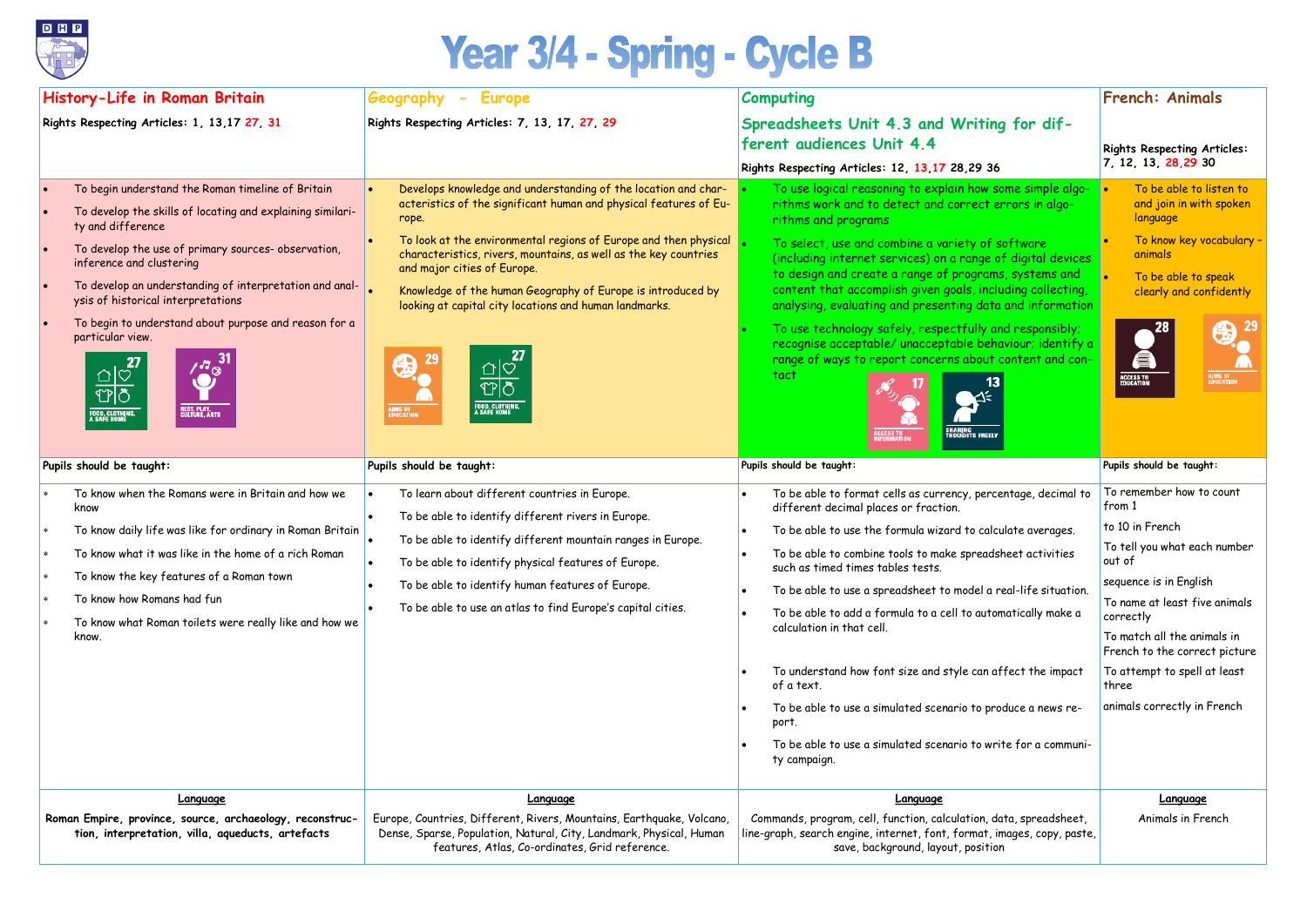

# Year 3/4 - Spring - Cycle B

## **Rights Respecting Articles: 2,13, 15, 28,29 31**

nd ensemble contexts, using their voices and playing increasing accuracy, fluency, control and expression  $\,$ 

isic for a range of purposes using the interrelated

etail and recall sounds with increasing aural memory

and other musical notations

d a wide range of high-quality live and recorded mutraditions and from great composers and musician

of the history of music

rovise, perform and share as below. of Main Song: Folk song g kind to one another RR

and the style, who sang them or wrote them. to talk about:

in the song, and where they are used (texture, dynamics,

Play and improvise Take it in turns to **Using your instruments, listen** and play your own answer... improvise using... using one note: C one note: C using one or two notes: C and using one or two notes: C sometimes D and sometimes D using two notes: using two notes: C and D Cand D Compose To know and be able to talk about: The names of the instruments used in class A composition: music that is created by you and kept in 'n some way. Different ways of recording compositions (letter name: symbols, audio etc.)

e song (introduction, verse, chorus etc.) hev heard in the song





|           | Art & Design<br>Rights Respecting Articles: 8, 13,17, 28,29, 31                                                                                                                                                                                                                                                                                                                                                                                                                                                                                                                                                                                                                                                                                                                                                                                                                                                                                                                                                                                       | <b>Design Technology</b><br><b>Textiles: Cushions</b><br>Fastening<br>Rights Respecting Articles: 8,13, 28,29 30,31                                                                                                                                                                                                                                                                                                                                                                                                                                                                                                                                                                                                                                                                                                                                                                                                                                                                                                                                                           | <b>Music</b><br>Rights Respecting Articles: 2                                                                                                                                                                                                                                                                                                                                                                                                                                                                                                                                                                                                                                                                                                    |                                                                                                                                                                                                                                                                                                                             |
|-----------|-------------------------------------------------------------------------------------------------------------------------------------------------------------------------------------------------------------------------------------------------------------------------------------------------------------------------------------------------------------------------------------------------------------------------------------------------------------------------------------------------------------------------------------------------------------------------------------------------------------------------------------------------------------------------------------------------------------------------------------------------------------------------------------------------------------------------------------------------------------------------------------------------------------------------------------------------------------------------------------------------------------------------------------------------------|-------------------------------------------------------------------------------------------------------------------------------------------------------------------------------------------------------------------------------------------------------------------------------------------------------------------------------------------------------------------------------------------------------------------------------------------------------------------------------------------------------------------------------------------------------------------------------------------------------------------------------------------------------------------------------------------------------------------------------------------------------------------------------------------------------------------------------------------------------------------------------------------------------------------------------------------------------------------------------------------------------------------------------------------------------------------------------|--------------------------------------------------------------------------------------------------------------------------------------------------------------------------------------------------------------------------------------------------------------------------------------------------------------------------------------------------------------------------------------------------------------------------------------------------------------------------------------------------------------------------------------------------------------------------------------------------------------------------------------------------------------------------------------------------------------------------------------------------|-----------------------------------------------------------------------------------------------------------------------------------------------------------------------------------------------------------------------------------------------------------------------------------------------------------------------------|
|           | To create sketch books to record their observations and use<br>them to review and revisit ideas<br>To improve their mastery of Art and design techniques, includ-<br>ing drawing, painting and sculpture with a range of materials<br>[for example, pencil, charcoal, paint, clay]<br>Develop their techniques, including their control and their use<br>of materials, with creativity, experimentation and an increasing<br>awareness of different kinds of art, craft and design<br>4.7 <sup>31</sup><br><b>REST, PLAY,<br/>CULTURE, ARTS</b><br><b>IOUGHTS FREELY</b>                                                                                                                                                                                                                                                                                                                                                                                                                                                                              | Design purposeful, functional, appealing products for themselves and other users based<br>on design criteria<br>Select from and use a range of tools and equipment to perform practical tasks<br>Explore and evaluate a range of existing products<br>Evaluate their ideas and products against a design criteria and consider the views of oth-<br>ers to improve their work<br>Build structures, exploring how they can be made stronger, stiffer or more stable<br>Select from and use a wider range of materials and components, including construction<br>materials, textiles and ingredients, according to their functional properties and aesthetic<br>qualities                                                                                                                                                                                                                                                                                                                                                                                                       | dimensions of music                                                                                                                                                                                                                                                                                                                                                                                                                                                                                                                                                                                                                                                                                                                              | play and perform in solo an<br>musical instruments with ir<br>improvise and compose mus<br>listen with attention to det<br>use and understand staff a<br>appreciate and understand<br>sic drawn from different t<br>develop an understanding o                                                                              |
|           | Pupils should be taught:                                                                                                                                                                                                                                                                                                                                                                                                                                                                                                                                                                                                                                                                                                                                                                                                                                                                                                                                                                                                                              | Pupils should be taught:                                                                                                                                                                                                                                                                                                                                                                                                                                                                                                                                                                                                                                                                                                                                                                                                                                                                                                                                                                                                                                                      | Pupils should be taught:                                                                                                                                                                                                                                                                                                                                                                                                                                                                                                                                                                                                                                                                                                                         |                                                                                                                                                                                                                                                                                                                             |
| $\bullet$ | Materials<br>To use different materials to make a three-dimensional artwork<br>To use a variety of materials to make a puppet figure in three<br>dimensions using craft materials<br>To make the various parts of my puppet to the correct propor-<br>tions<br>To take care to ensure my puppet is finished to a high standard<br>To secure any of my puppet pieces that are loose<br>To use a variety of materials to make a puppet figure in three<br>dimensions<br>To sketch a design of my sock puppet before I making it<br>To know what a mood board is and create one<br>To show what is important to me through the creation of my<br>own mood board and explain my choices<br>Textiles<br>To create tie-dyed materials<br>To know the process of tie-dyeing<br>To understand the similarities between tie-dyeing and wax re-<br>sist<br>To weave using different materials<br>To understand the terms 'warp' and 'weft'<br>To sew designs onto a t-shirt to personalise it<br>To sew a running stitch<br>To cut fabric neatly and accurately | Cushions<br>To know how to sew cross stitch and appliqué<br>To decorate fabric using appliqué and cross stitch<br>To reflect on techniques used<br>To design a product and its template<br>אַ∠<br>To cut fabric accurately<br>To decorate fabric using applique and cross stitch<br>To follow a design criteria<br>SHARING<br>THOUGHTS FREELY<br>To assemble a cushion<br>To use stitches to join fabrics and leave space for a seam<br>$\bullet$<br>To understand why some products are turned inside out after sewing<br>Fastenings<br>To identify and evaluate different types of fastenings<br>To know what the main types of fastenings are and say what the benefits of each<br>fastening type are and what the disadvantages of each fastening type are<br>To design a product to meet a design criteria<br>To write a design criteria<br>To make and test a paper template<br>I can make a paper template<br>I know how to test my paper template<br>To assemble a book jacket<br>To join fabric by sewing<br>To produce a product that is fit for purpose<br>DENTITY | Glock 2 (mixed styles) Play, impro<br>Song: The Dragon Song Style of<br>Unit Theme: Friendship and being<br><b>Listen and Appraise</b><br>To know five songs from memory o<br>To choose one song and be able to<br>Its lyrics: what the song is about<br>Any musical dimensions featured in<br>tempo, rhythm and pitch)<br>Identify the main sections of the<br>Name some of the instruments the<br><b>Level of</b><br>challenge<br><b>Bronze</b><br>Silver<br>Gold<br>choir or group follow<br>Perform & Share<br>To know and be able to talk about:<br>How pulse, rhythm and pitch work<br>Musical leadership: creating music<br>Performing being sharing with an a<br>It needs to be planned and sung/p<br>It is about communicating feelings | ing, play and copy<br>Listen and<br>sing back<br>copy back using<br>instruments and<br>one note: C<br>copy back using two<br>notes: C and<br><b>Singing</b><br>To know and be able to talk about:<br>Singing in a group can be called a choir<br>Leader or conductor: A person who the<br>To know why you must warm up your |
|           | <b>Language</b><br>Puppet, model, 3D, proportion, texture, character, cartoonist, tie-dye,<br>textile, wax resist, weave, loom card, running stitch, synthetic, warp,<br>weft                                                                                                                                                                                                                                                                                                                                                                                                                                                                                                                                                                                                                                                                                                                                                                                                                                                                         | Language<br>Accurate, applique, cross-stitch, cushion, decorate, detail, fabric, patch, running stitch,<br>seam, stenceil, stuffing, target audience, target customer, template<br>Aesthetic, assemble, book, sleeve, design, criteria, evaluation, fabric, fastening, mock-up,<br>net, running stitch, stencil, target audience, target customer, template                                                                                                                                                                                                                                                                                                                                                                                                                                                                                                                                                                                                                                                                                                                   |                                                                                                                                                                                                                                                                                                                                                                                                                                                                                                                                                                                                                                                                                                                                                  | Rhythm patterns, compose, m<br>Keyboard, drums,                                                                                                                                                                                                                                                                             |

melody, pulse, rhythm, pitch, tempo, dynamics, texture, structure,

, bass, pentatonic scale, improvise, hook

*How pulse, rhythm and pitch work together and distinguish between these Musical leadership: creating musical ideas for others to copy or respond to* audience, to one person, the class or more people. *It needs to be planned and sung/played with confidence It is about communicating feelings, thoughts and ideas about the song/music*

## **Language**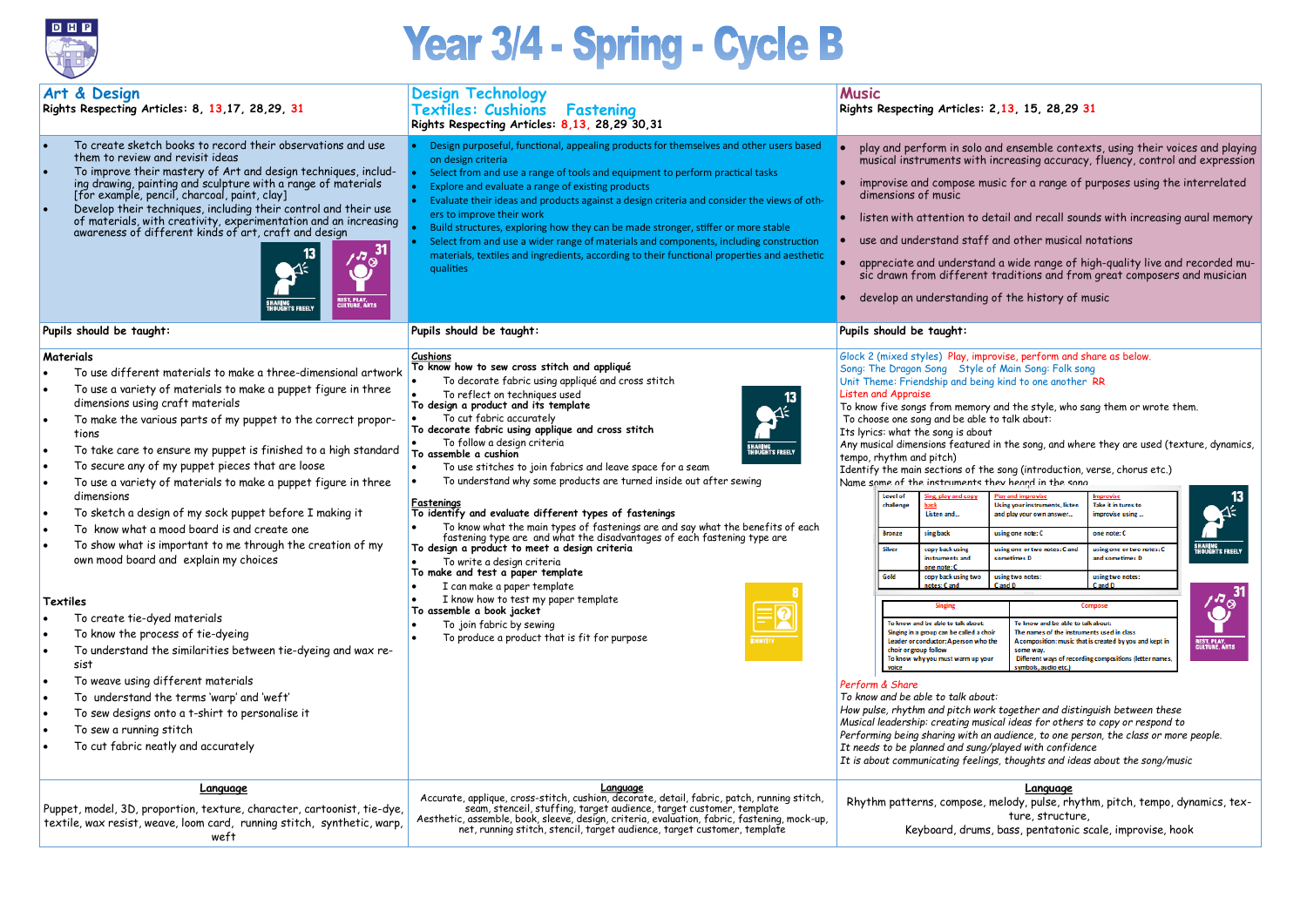

## Year 3/4 - Summer - Cycle B

| History: Anglo-Saxons                                                                                                                                                                                                                                                                                                                                                                                                                                                                                                                                                                                                          | Geography<br><b>Coasts</b><br>$\overline{\phantom{0}}$                                                                                                                                                                                                                                                                                                                                                                                                                                                                                                                                                                       | <b>Computing</b>                                                                                                                                                                                                                                                                                                                                                                                                                                                                                      | French: Fruit                                                                                                                                                                                                                                                                                                      |
|--------------------------------------------------------------------------------------------------------------------------------------------------------------------------------------------------------------------------------------------------------------------------------------------------------------------------------------------------------------------------------------------------------------------------------------------------------------------------------------------------------------------------------------------------------------------------------------------------------------------------------|------------------------------------------------------------------------------------------------------------------------------------------------------------------------------------------------------------------------------------------------------------------------------------------------------------------------------------------------------------------------------------------------------------------------------------------------------------------------------------------------------------------------------------------------------------------------------------------------------------------------------|-------------------------------------------------------------------------------------------------------------------------------------------------------------------------------------------------------------------------------------------------------------------------------------------------------------------------------------------------------------------------------------------------------------------------------------------------------------------------------------------------------|--------------------------------------------------------------------------------------------------------------------------------------------------------------------------------------------------------------------------------------------------------------------------------------------------------------------|
| Rights Respecting Articles: 13,17 28,29 30                                                                                                                                                                                                                                                                                                                                                                                                                                                                                                                                                                                     | Rights Respecting Articles: 7, 13,17 28, 29, 32                                                                                                                                                                                                                                                                                                                                                                                                                                                                                                                                                                              | Effective Search 4.7 and Hardware Investi-<br>gators 4.8                                                                                                                                                                                                                                                                                                                                                                                                                                              | Rights Respecting Articles: 7, 13, 24,<br> 27, 30                                                                                                                                                                                                                                                                  |
|                                                                                                                                                                                                                                                                                                                                                                                                                                                                                                                                                                                                                                |                                                                                                                                                                                                                                                                                                                                                                                                                                                                                                                                                                                                                              | Rights Respecting Articles: 3, 5, 16, 17, 29, 32                                                                                                                                                                                                                                                                                                                                                                                                                                                      |                                                                                                                                                                                                                                                                                                                    |
| To develop a chronologically secure knowledge and under-<br>standing of British and local history.<br>To learn about Britain's settlement by Anglo-Saxons and<br>Scots.<br>To know Roman withdraw from Britain in c. AD 410 and the<br>fall if Western Roman empire.<br>Scots invasions from Ireland to north Britain (now Scotland)<br>To learn about Anglo-Saxon invasions, settlements and king-<br>doms: place names and village life.<br>To know about Anglo-Saxon art and culture.<br>To know about Christian conversion.                                                                                                | To understand the physical processes that shape the coast.<br>Coastal protection and management effectiveness.<br>To know about coastal processes and the impact on people<br>and landscapes<br>To use geographical information from OS maps, information<br>texts, photographs and fieldwork<br>fieldwork: planning, risk assessment, devising questions, da-<br>ta gathering, analysis and processing, evaluation<br>AIMS OF<br>Education<br><b>PROTECTION FROM</b><br>HARMFUL WORK                                                                                                                                        | To use technology safely, respectfully and responsi-<br>bly; recognise acceptable/ unacceptable behaviour;<br>identify a range of ways to report concerns about<br>content and contact<br>To locate information on the search results page.<br>To use search effectively to find out information.<br>To assess whether an information source is true and<br>reliable.<br>To understand the different parts that make up a<br>computer.<br>To recall the different parts that make up a comput-<br>er. | To be able to listen to and join in<br>with spoken language<br>To know key vocabulary - fruits<br>To be able to speak clearly and<br>confidently<br><b>NAME AND<br/>NATIONALITY</b>                                                                                                                                |
| Pupils should be taught:                                                                                                                                                                                                                                                                                                                                                                                                                                                                                                                                                                                                       | Pupils should be taught:                                                                                                                                                                                                                                                                                                                                                                                                                                                                                                                                                                                                     | Pupils should be taught:                                                                                                                                                                                                                                                                                                                                                                                                                                                                              | Pupils should be taught:                                                                                                                                                                                                                                                                                           |
| To be able to study the archaeological evidence at<br>Sutton Hoo to ask and answer questions.<br>To be able to find out who the Anglo-Saxons were and<br>where they came from.<br>To be able to find out who the Picts and Scots were<br>and where they lived.<br>To be able to use various historical sources to find out<br>about Anglo-Saxon life.<br>To be able to explore Anglo-Saxon culture including<br>art, music, legends and poetry.<br>To be able to use what has been discovered at Sutton<br>Hoo draw conclusions about who was buried there.<br>To be able to explore the spread of Christianity in<br>Britain. | To read an OS map using 4 fig references and symbols<br>To revise location of Europe's major countries, seas & riv-<br>ers. Look at different types of coast around Europe.<br>To use atlases OS maps to find different details about a<br>section of NE coastline (NOT SEAHAM)<br>To investigate how coastal features are formed through<br>erosion, long shore drift (transportation) and deposit<br>To investigate the different approaches (hard and soft en-<br>gineering) that can used to protect the coast and what hap-<br>pens when they fail<br>(Undertake Fieldwork visit to Seaham to study these as-<br>pects) | To locate information on the search results page.<br>To use search effectively to find out information.<br>To assess whether an information source is true and relia-<br>ble.<br>To understand the different parts that make up a comput-<br>er.<br>To recall the different parts that make up a computer.<br>×Õ<br><b>PROTECTION FROM</b><br>HARMFUL WORK<br><b>ACCESS TO<br/>INFORMATION</b>                                                                                                        | To say at least 5 fruits (including<br>the correct article) in French with<br>accurate pronunciation.<br>To say I like at least one fruit in<br>French.<br>To say I do not like at least one<br>fruit in French.<br>To ask somebody what fruit they<br>like in French using the question<br>"Est-ce que tu aimes?" |
| <b>Language</b>                                                                                                                                                                                                                                                                                                                                                                                                                                                                                                                                                                                                                | <b>Language</b>                                                                                                                                                                                                                                                                                                                                                                                                                                                                                                                                                                                                              | <b>Language</b>                                                                                                                                                                                                                                                                                                                                                                                                                                                                                       | Language                                                                                                                                                                                                                                                                                                           |
| Anglo-Saxon, religion, Britain, Christianity, Sutton Hoo,<br>Picts, Scots, conquer,                                                                                                                                                                                                                                                                                                                                                                                                                                                                                                                                            | Coast, coastline, coastal, beach, cliff, rock, sand, pebble, sedi-<br>ment, erosion, transport, deposition, landform, estuary, sea,<br>ocean, river, wave, tide, river mouth, longshore drift, cliff, arch,<br>stack, stump, swash, backwash, solution, attrition, abrasion, hy-<br>draulic action, groyne, gabion, sea wall, hard and soft engineering,<br>port, harbour.                                                                                                                                                                                                                                                   | Copy, paste, inset, save, font, background, layout, position, CPU,<br>RAM, motherboard                                                                                                                                                                                                                                                                                                                                                                                                                | Fruits in French                                                                                                                                                                                                                                                                                                   |